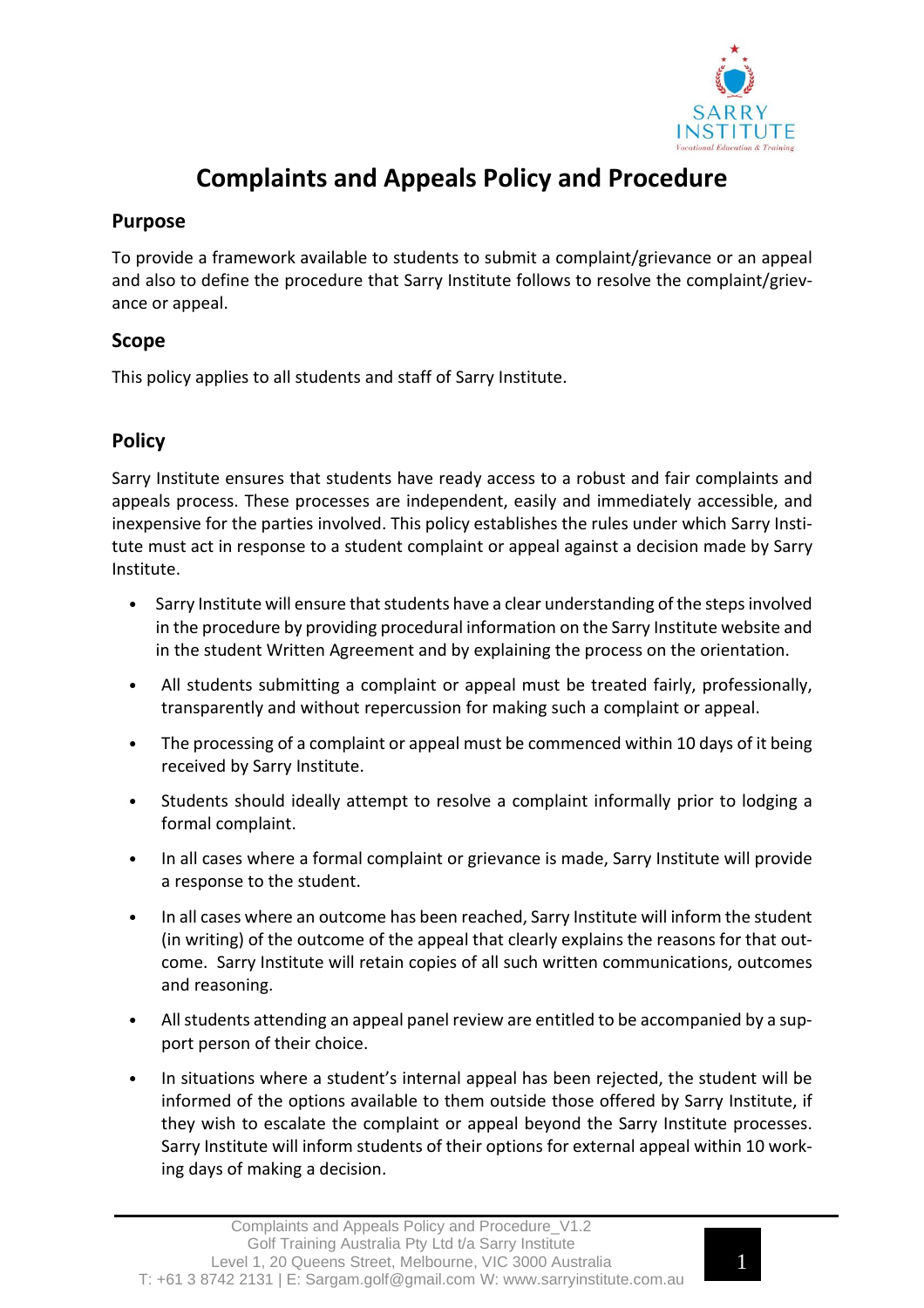

- In a situation where an appeal (internal or external) is upheld, Sarry Institute will immediately action that outcome and advise the student of the outcome and any follow up action.
- Sarry Institute will ensure corrective action is taken in response to any complaint or appeal to mitigate any reoccurrence that may lead to similar complaints and appeals being lodged in the future.
- Sarry Institute will collect the data about complaints and appeals and record the data in the Complaint Register.
- This data will include action taken to address the root cause of complaints, the follow‐ up and the outcome of the complaints/appeals. Evidence of complaints and appeals will be saved in the Complaints and Appeals folder, as well as the minutes of staff meetings at which actions arising from complaints were agreed and other relevant documentation. The folder will be managed by the RTO Manager and placed in a secured place.
- Complaints and appeals may be made in regards with but not limited the following issues:
	- Enrolment process
	- Education agents
	- Campus facilities and resources (including the kitchen resources)
	- Training
	- **Staff**
	- Academic results
	- Course progress
	- Discrimination, harassment and bullying
	- Fees and refunds
	- Other students of Sarry Institute
	- Any other party directly or indirectly related to Sarry Institute

## **Procedure**

### **Complaints**

- 1. Students are encouraged to raise matters of concern informally with their trainers, Student Services Officers or the RTO Manager via email. All informal complaints will be attended within 10 business days of receipt of the complaint. The communication of any informal complaints will not be kept on the student file, unless requested to do so by the student.
- 2. If the complaint cannot be resolved informally, the student may lodge a formal complaint using the Complaints and Appeals Form, available on the Sarry Institute website and the campus reception.

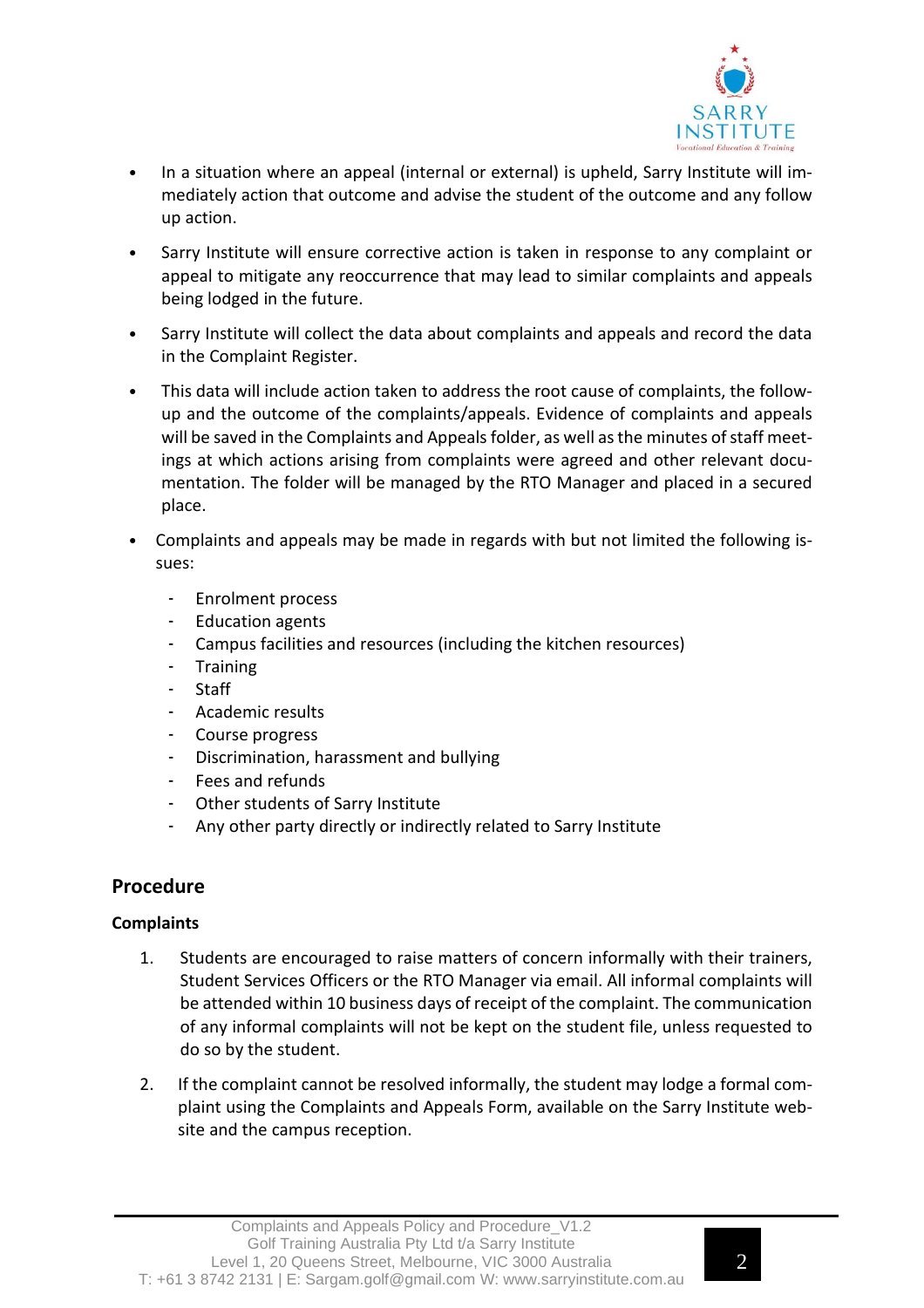

- 3. The student must send the completed Complaints and Appeals Form to student administration.
- 4. All complaints will be handled professionally and confidentially. All Sarry Institute staff members ensure that they comply with the Privacy Policy.
- 5. The RTO Manager will handle all formal complaints. If the complaint is in respect to the RTO Manager, the CEO will handle the complaint.
- 6. The complaints assessment process will commence within 10 working days of the Sarry Institute receipt of the completed Complaints and Appeals Form. The complaint will be resolved fairly and equitably, and at the earliest possible time (no later than 20 working days).
- 7. The complainant/appellant will be given an opportunity to formally represent his/her case at no cost. The complainant/appellant can be accompanied or assisted by a support person during the meeting.
- 8. The outcome of the complaint, including the reasons for the outcome will be provided in writing to the student within 5 business days of a decision being made. The student will be advised that they have the rights to appeal.
- 9. In case the RTO Manager failed to draw a conclusion on a complaint within 45 days, the reason must be sent to student in writing. The student must be updated regularly with the progress of the assessment.
- 10. Where a complaint cannot be resolved through the internal procedure, Sarry Institute will give appropriate information to proceed with the Training Ombudsman whose role is to investigate official concerns, complaints and disputes raised by interested parties and stakeholders regarding the actions of a registered education and training provider.
- 11. If there is any matter arising from a student complaint that is a systemic issue, which requires improvement action, the complaint will be reported to the CEO as part of the continuous improvement process.

### **Appeals**

- 1. The essential nature of an appeal is that it is a request by a student to reconsider a decision made by Sarry Institute.
- 2. All appeals will be handled with by an Appeal Committee consisting of at least 3 members. The Chair will be appointed by the CEO. The panel will be comprised of:
	- The Administration Manager
	- A trainer representative
	- A welfare counsellor

The panel decision should be unanimous and where there is a disagreement, the case will be escalated to the RTO Manager or the CEO to help resolve the case.